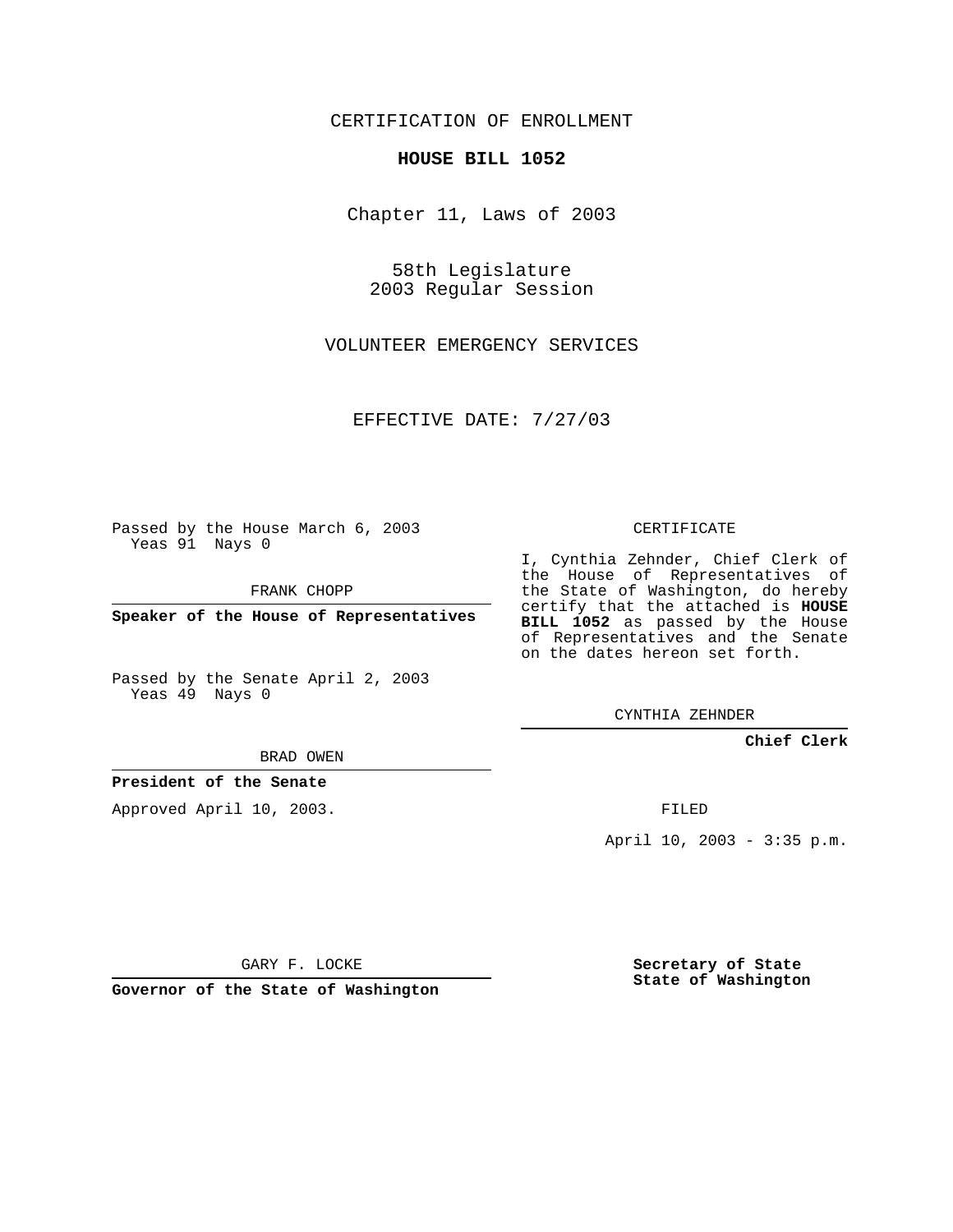## **HOUSE BILL 1052** \_\_\_\_\_\_\_\_\_\_\_\_\_\_\_\_\_\_\_\_\_\_\_\_\_\_\_\_\_\_\_\_\_\_\_\_\_\_\_\_\_\_\_\_\_

\_\_\_\_\_\_\_\_\_\_\_\_\_\_\_\_\_\_\_\_\_\_\_\_\_\_\_\_\_\_\_\_\_\_\_\_\_\_\_\_\_\_\_\_\_

Passed Legislature - 2003 Regular Session

**State of Washington 58th Legislature 2003 Regular Session By** Representative Nixon

Read first time 01/14/2003. Referred to Committee on Judiciary.

 AN ACT Relating to protecting persons who provide volunteer emergency services; and adding a new section to chapter 4.24 RCW.

BE IT ENACTED BY THE LEGISLATURE OF THE STATE OF WASHINGTON:

 NEW SECTION. **Sec. 1.** A new section is added to chapter 4.24 RCW to read as follows:

 Any person, including but not limited to contractors, builders, tradespeople, and other providers of construction, remodel, or repair services, who, without compensation or the expectation of compensation, renders emergency repairs to any structure at the scene of any accident, disaster, or emergency that has caused or resulted in damage to the structure is not liable for civil damages resulting from any act or omission in the rendering of such emergency repairs, other than acts or omissions constituting gross negligence or willful or wanton misconduct. Any person rendering emergency repairs during the course of regular employment and receiving compensation or expecting to receive compensation for rendering such repairs is excluded from the protection of this section.

For the purposes of this section, "accident, disaster, or